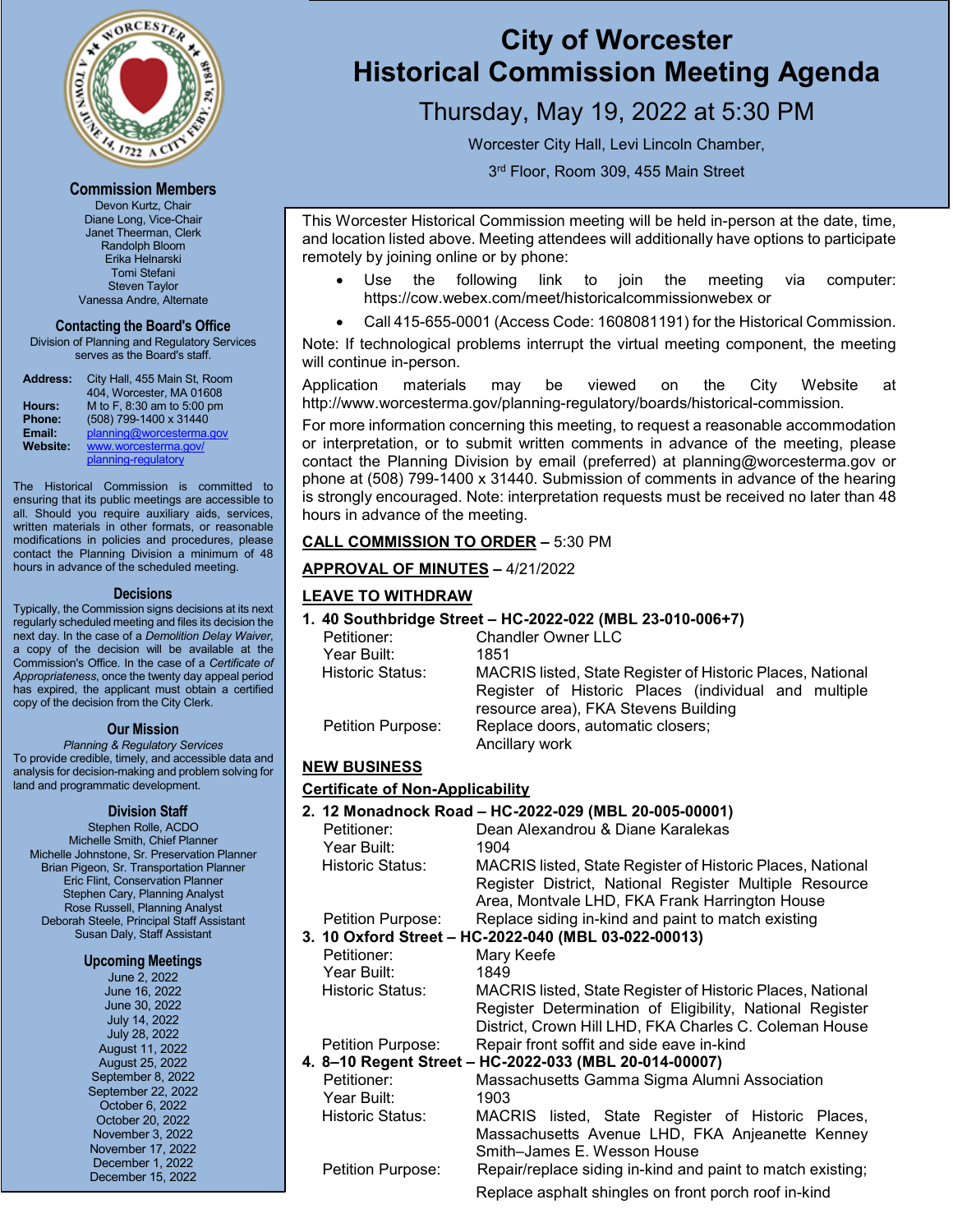## **Building Demolition Delay Waiver**

| 5.                                                                           | Petitioner:<br>Year Built:<br>Historic Status:<br>Petition Purpose:        | 46 Wachusett Street – HC-2022-026 (MBL 02-042-00126)<br>Adam Wells<br>Between 1911 and 1915<br>MACRIS listed, FKA the First Swedish Evangelical Lutheran Church Parsonage<br>Demolish garage                                                                                        |
|------------------------------------------------------------------------------|----------------------------------------------------------------------------|-------------------------------------------------------------------------------------------------------------------------------------------------------------------------------------------------------------------------------------------------------------------------------------|
| 6.                                                                           | Petitioner:<br>Year Built:<br>Historic Status:<br>Petition Purpose:        | 794-796 Main Street - HC-2022-027 (MBL 06-026-00061)<br>Alvin Edison<br>Between 1882 and 1884<br>MACRIS listed, FKA the Henry H. Merriam - William Woodward Double House<br>Remove a portion of one chimney                                                                         |
| 7.                                                                           | Petitioner:<br>Year Built:<br>Historic Status:<br>Petition Purpose:        | 525 Grafton Street - HC-2022-028 (MBL 18-012-22+23)<br>Don O'Neil o/b/o KLA Holdings LLC<br>ca. 1852<br>MACRIS listed, FKA Nahum Flagg House<br>Demolition                                                                                                                          |
| 8.                                                                           | Petitioner:<br>Year Built:<br><b>Historic Status:</b>                      | 8 Sycamore Street - HC-2022-030 (MBL 03-009-00007)<br>David Rodriguez<br>1849<br>MACRIS listed, State Register of Historic Places, National Register listed<br>(individual & multiple resource area), FKA S.D. Newton House/Benjamin & James<br>Lewis House                         |
|                                                                              | Petition Purpose:                                                          | Side over/enclose the former second story opening previously enclosed with cedar<br>on the right (SE) side elevation;                                                                                                                                                               |
|                                                                              |                                                                            | Remove the leaded glass window                                                                                                                                                                                                                                                      |
| 9.                                                                           | Petitioner:<br>Year Built:<br><b>Historic Status:</b>                      | 16 Salisbury Street - HC-2022-031 (MBL 01-004-00004)<br>Alisa Augenstein, PAL Inc. o/b/o Boys & Girls Club Redevelopment LLC<br>1929<br>MACRIS listed, State Register of Historic Places, National Register listed (district<br>& multiple resource area), FKA Worcester Boys' Club |
|                                                                              | Petition Purpose:                                                          | Clean & repair masonry;                                                                                                                                                                                                                                                             |
|                                                                              |                                                                            | Replace windows & doors;<br>Convert an existing ADA-compliant secondary entrance to an access point for new<br>connector wing                                                                                                                                                       |
| 10.                                                                          | Petitioner:<br>Year Built:<br><b>Historic Status:</b>                      | 215 Harding Street - HC-2022-032 (MBL 04-022-00006)<br>Edward Murphy, Baystate Investment Fund, LLC<br>1910<br>MACRIS listed, State Register of Historic Places, National Register listed (district),<br>FKA Lewis Goldstein Apartment House/Weintraub's Delicatessen               |
|                                                                              | Petition Purpose:                                                          | Change the proposed future location of the Weintraub's Delicatessen sign                                                                                                                                                                                                            |
| 11.                                                                          |                                                                            | 205 Summer Street - HC-2022-034 (MBL 02-013-00003)                                                                                                                                                                                                                                  |
|                                                                              | Petitioner:<br>Year Built:<br><b>Historic Status:</b>                      | Stephanie Seeley o/b/o Fresh Turf LLC<br>1854<br>MACRIS listed, State Register of Historic Places, National Register listed<br>(individual & multiple resource area), Preservation Restriction, FKA Mission<br>Chapel                                                               |
|                                                                              | Petition Purpose:                                                          | Remove existing windows to prep for new windows and allow masonry repointing                                                                                                                                                                                                        |
|                                                                              |                                                                            | Repair, selectively replace, & repoint masonry                                                                                                                                                                                                                                      |
| <b>Certificate of Appropriateness &amp; Building Demolition Delay Waiver</b> |                                                                            |                                                                                                                                                                                                                                                                                     |
| 12.                                                                          | Petitioner:<br>Year Built:<br><b>Historic Status:</b><br>Petition Purpose: | 13 Montvale Road - HC-2022-035 (MBL 02-007-0026A)<br>Teresa Zash<br>1929<br>MACRIS listed, State Register of Historic Places, Montvale LHD<br>Replace 5 basement windows                                                                                                            |

# **COMMUNICATIONS**

A. Part I Taylor & Farley MHRTC filing from Public Archaeology Laboratory.